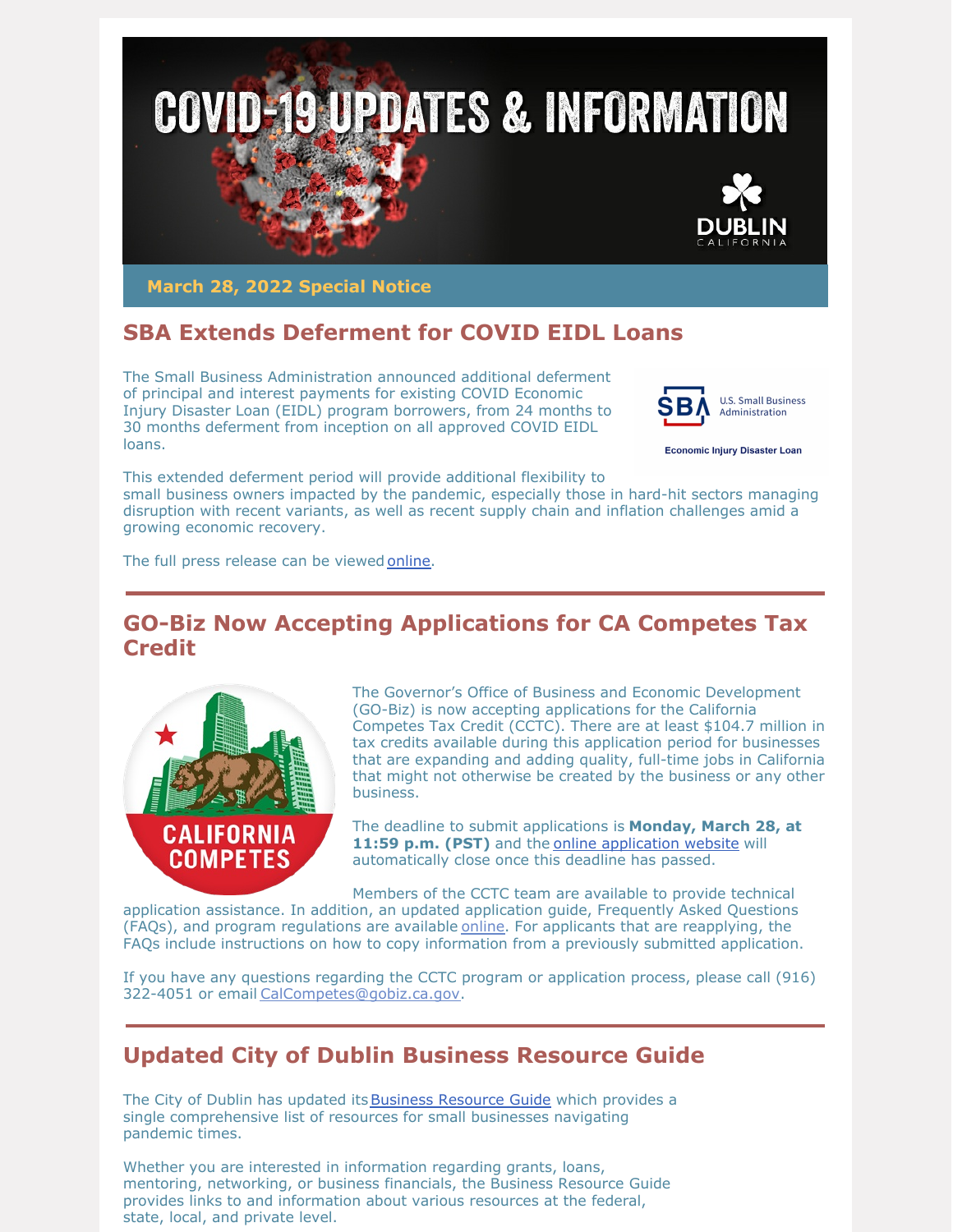

## **State Amending Guidance for Indoor Mega Events**



Effective April 1, 2022, requirements for vaccine verification or proof of a negative COVID-19 test for Indoor Mega Events will no longer be required but will be strongly recommended by the State of California.

Indoor Mega Events are defined as events held indoors with crowds greater than 1,000 attendees. Complete guidance from the California Department of Public Health can be viewed [online](https://www.cdph.ca.gov/Programs/CID/DCDC/Pages/COVID-19/Beyond-Blueprint-Framework.aspx).

### **Is Your Alcoholic Beverage Control (ABC) License Eligible for a Renewal Fee Waiver?**

Alcoholic Beverage Control (ABC) licensees with on-sale privileges should use the three-step [verification](https://www.abc.ca.gov/law-and-policy/coronavirus19/renewal-fee-waiver/verify-eligibility/) eligibility tool to check if they are eligible for a Renewal Fee Waiver.

Figures from September show that Renewal Fee Waivers have been approved for 24,994 ABC licensees, amounting to over \$23 million saved in California's ABC industry.



### **ACWDB & La Familia Youth Workforce & Education Paid Intern Program Looking for Host Employers**

In partnership with the Alameda County Workforce [Development](https://www.lafamiliayouthworkforce.com/) Board (ACWDB),La Familia Youth Workforce & Education is looking for **employers ready to host interns between the ages of 16 and 24 for up to 120 paid internship hours**.

For more information, please contact Juan Carlos [Carmona](mailto:jcarmona@lafamiliacounseling.org) or view the [flyer](https://files.constantcontact.com/76ac12bc001/3ae7dbcb-00b1-4010-a4c3-576f81b5e05e.pdf?rdr=true).

#### **Upcoming Events/Webinars**

- *Small Business Tax [Preparation](https://irs.zoomgov.com/meeting/register/vJIsd-2qqjkpGQ___rjLi795udgELri5-bQ)*, **Tue., 3/29/22, 1:00 PM**
	- The Internal Revenue Service (IRS) will host an informational webinar on preparing and paying taxes for small businesses and owners. The webinar will include presentations from IRS leadership and cover topics such as
	- preparing for the 2022 filing season, income, deductions, employment taxes, and record-keeping.
- *Creating a Winning Pitch for [Investors](https://norcalsbdc.zoom.us/webinar/register/WN_6qonnCBOTlqknZf8xefHYg)*, **Wed., 3/30/22, 10:00 - 11:30 AM**
	- The NorCal Small Business Administration Finance Center is holding a webinar to provide a comprehensive overview of the funding process from private investors as well as best practices for preparing a compelling pitch deck for your company. Additional NorCal SBA webinars can be viewed [online](https://www.norcalsbdc.org/events/page/2/).
- *COVID-19 [Prevention](https://lohp.berkeley.edu/developing-and-implementing-an-effective-covid-19-infectious-disease-prevention-program-for-your-business/) Plans***, Thu., 4/7/22, 1:00 - 4:00 PM**
	- UC Berkeley's Labor [Occupational](https://lohp.berkeley.edu/) Health Program is providing a free online webinar for employers to help create or improve COVID-19 Prevention Plans. This course is